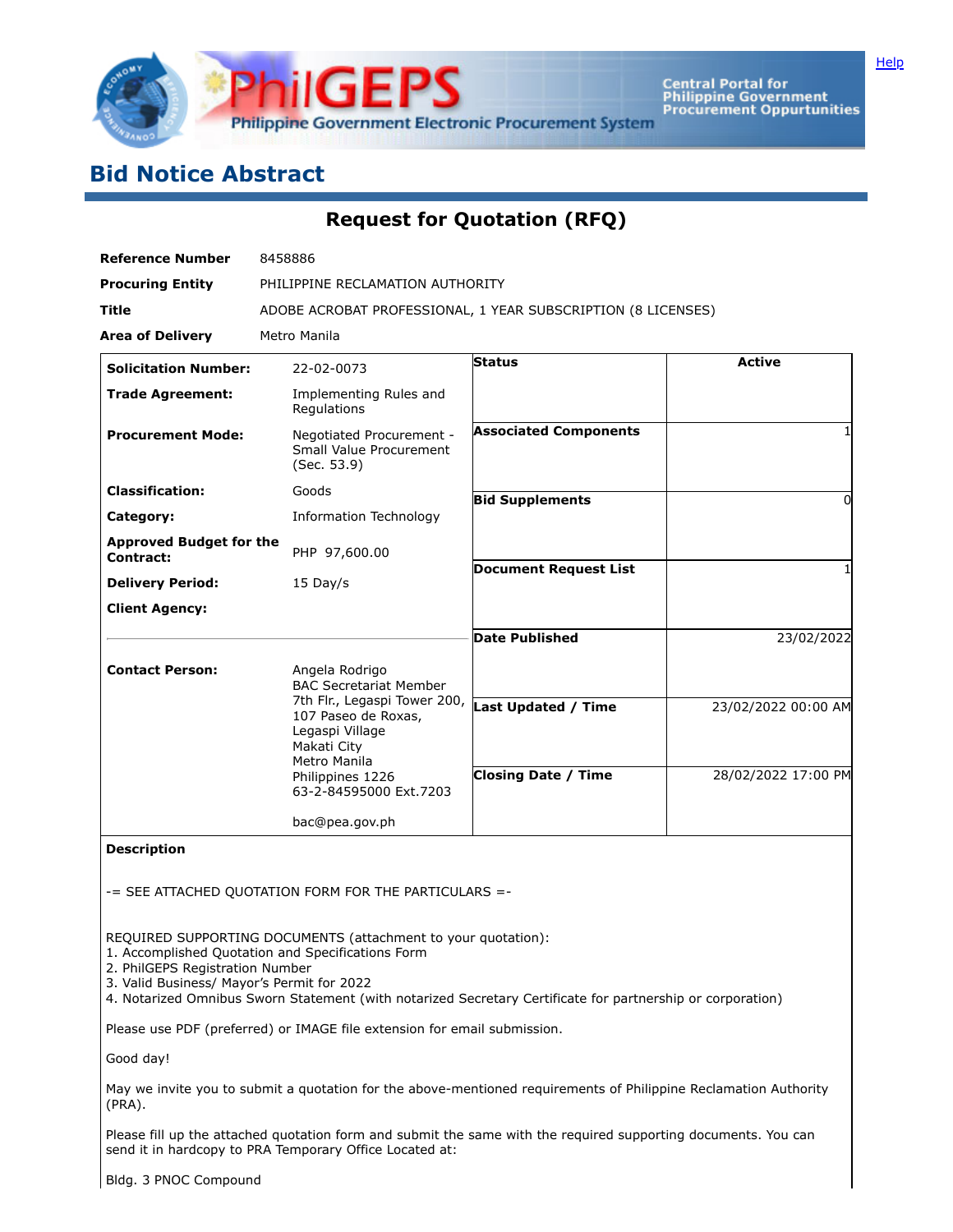Energy Center, Rizal Drive Bonifacio Global City Fort Bonifacio, Taguig City

You may also email your proposal to bac@pea.gov.ph for the attention of BAC Secretariat. Online submission is preferred. Kindly check our website at http://www.pea.gov.ph for announcement of office hours during the community quarantine.

Quotation must be submitted on or before the quotation closing date as shown above. Quotation received with incomplete requirements and those received after the closing date will not be accepted. You may write your queries and concerns to bac@pea.gov.ph.

| <b>Line Items</b>                                                                                                                                                    |                                                                                                                                                                                                              |                     |          |            |                     |
|----------------------------------------------------------------------------------------------------------------------------------------------------------------------|--------------------------------------------------------------------------------------------------------------------------------------------------------------------------------------------------------------|---------------------|----------|------------|---------------------|
| Item No.                                                                                                                                                             | <b>Product/Service Name</b>                                                                                                                                                                                  | <b>Description</b>  | Quantity | <b>UOM</b> | <b>Budget (PHP)</b> |
| 1                                                                                                                                                                    | Adobe Acrobat Professional                                                                                                                                                                                   | 1 year subscription | 8        | License    | 97,600.00           |
| <b>Other Information</b><br>posted at www.pea.gov.ph.<br>Bldg. 3 PNOC Compound<br>Energy Center, Rizal Drive<br>Bonifacio Global City<br>Fort Bonifacio, Taguig City | Email bac@pea.gov.ph for your online submission or queries related to this procurement. The advertisement is also<br>Submission of proposals in hardcopy and the delivery of the items being procured is at: |                     |          |            |                     |
| <b>Created by</b>                                                                                                                                                    | Angela Rodrigo                                                                                                                                                                                               |                     |          |            |                     |

**Date Created** 22/02/2022

The PhilGEPS team is not responsible for any typographical errors or misinformation presented in the system. PhilGEPS only displays information provided for by its clients, and any queries regarding the postings should be directed to the contact person/s of the concerned party.

| © 2004-2022 DBM Procurement Service. All rights reserved. | <b>Help Contact Us Sitemap</b> |  |
|-----------------------------------------------------------|--------------------------------|--|
|                                                           |                                |  |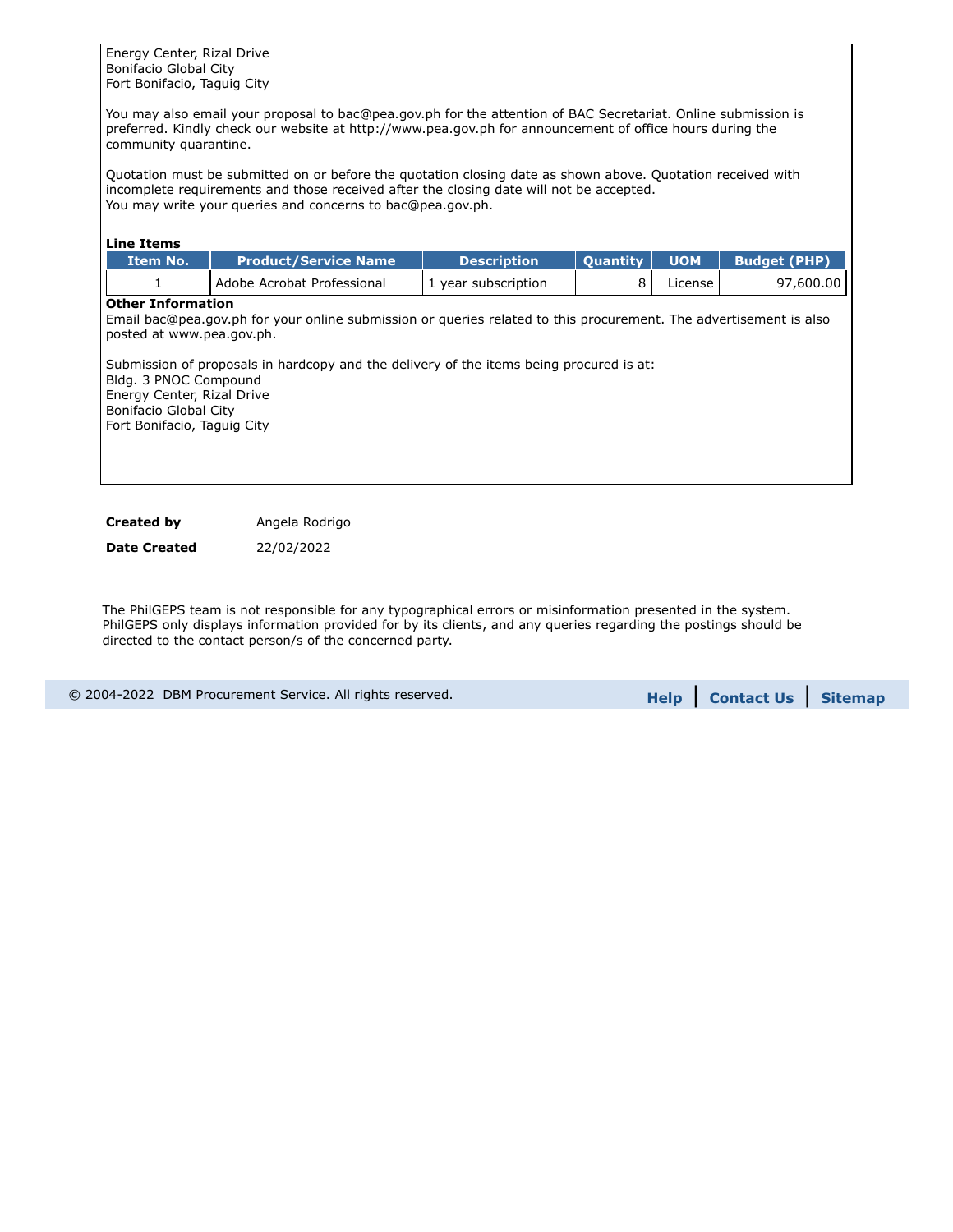

Tel. No.: (02) 459-5000 · Facsimile No.: (02) 815-2662 Website: www.pea.gov.ph . Email: info@pea.gov.ph

#### **QUOTATION FORM (Small Value Procurement)** Date of Quotation:

|               | ADOBE ACROBAT PROFESSIONAL, 1 YEAR | PhilGEPS Reference No.:                    | 8458886            |
|---------------|------------------------------------|--------------------------------------------|--------------------|
| Project Name: | SUBSCRIPTION (8 LICENSES)          | Approved Budget for the<br>Contract (ABC): | Php 97,600.00 ONLY |

#### **SUPPLIER INFORMATION** (Fill-out completely):

| Company Name: | PhilGEPS Registration No.: |  |
|---------------|----------------------------|--|
| Address:      | Tax Identification No.:    |  |
|               | Email Address:             |  |
| Website:      | Contact Number:            |  |

### **INSTRUCTIONS:**

| 1. Fill in all the blanks and place checkmarks on applicable boxes.<br>2. Quote your lowest net government price(s), taxes included, F.O.<br>B. destination, for the item(s)/service(s) listed hereunder, | <b>ATTACH THE FOLLOWING</b><br>DOCUMENTS WITH YOUR QUOTATION<br>(Per 2016 Revised IRR of R.A. 9184) |
|-----------------------------------------------------------------------------------------------------------------------------------------------------------------------------------------------------------|-----------------------------------------------------------------------------------------------------|
| indicating the shortest time of delivery and furnishing this Office<br>with descriptive brochures, catalogues (if available), and/or                                                                      |                                                                                                     |
| samples (if required).                                                                                                                                                                                    | $\checkmark$ Valid PhilGEPS Registration Number                                                     |
| 3. Indicate the brand name of the offered item/s and delivery<br>charges (if applicable).                                                                                                                 | $\checkmark$ Mayor's/Business Permit for 2022                                                       |
| 4. In case you are the EXCLUSIVE MANUFACTURER,                                                                                                                                                            |                                                                                                     |
| <b>DISTRIBUTOR OR AGENT IN THE PHILIPPINES, attach</b>                                                                                                                                                    | $\checkmark$ Notarized Omnibus Sworn Statement                                                      |
| appropriate documents to the said effect.                                                                                                                                                                 | (With notarized Secretary Certificate)                                                              |
| 5. E-mail duly accomplished form to bac@pea.gov.ph or submit                                                                                                                                              | for partnership/corporation)                                                                        |
| said form to PRA Office (BAC Secretariat). ONLINE                                                                                                                                                         |                                                                                                     |
| <b>SUBMISSION IS PREFERRED.</b>                                                                                                                                                                           |                                                                                                     |

### **OFFICIAL QUOTATION FROM THE SUPPLIER:**

|    | NO.  QTY. | <b>UNIT</b> | <b>DESCRIPTION</b>                                                                                      | <b>BRAND NAME</b><br>(if applicable) | <b>UNIT</b><br>PRICE* | <b>TOTAL PRICE</b><br>(Unit Price x Qty)* |
|----|-----------|-------------|---------------------------------------------------------------------------------------------------------|--------------------------------------|-----------------------|-------------------------------------------|
| 1. | 8         | licenses    | ADOBE ACROBAT PROFESSIONAL, 1 YEAR<br><b>SUBSCRIPTION</b>                                               | ADOBE ACROBAT                        |                       |                                           |
|    |           |             | Delivery Period: 15 calendar days<br>Delivery Address (see below):                                      |                                      |                       |                                           |
|    |           |             | Bldg. 3 PNOC Compound, Energy Center, Rizal Drive<br>Bonifacio Global City, Fort Bonifacio, Taguig City |                                      |                       |                                           |
|    |           |             | Approved Budget for the Contract: Php 97,600.00                                                         |                                      |                       |                                           |
|    |           |             | -=NOTHING FOLLOWS=-                                                                                     |                                      |                       |                                           |
|    |           |             |                                                                                                         |                                      |                       |                                           |
|    |           |             |                                                                                                         |                                      |                       |                                           |
|    |           |             |                                                                                                         |                                      |                       |                                           |
|    |           |             |                                                                                                         |                                      |                       |                                           |
|    |           |             |                                                                                                         |                                      |                       |                                           |

*\*Note: Amount shall be inclusive of taxes and delivery charges (if applicable).*

Quoted by:

| Signature Over Printed Name<br>of Authorized Representative |  | Page 1 of |
|-------------------------------------------------------------|--|-----------|